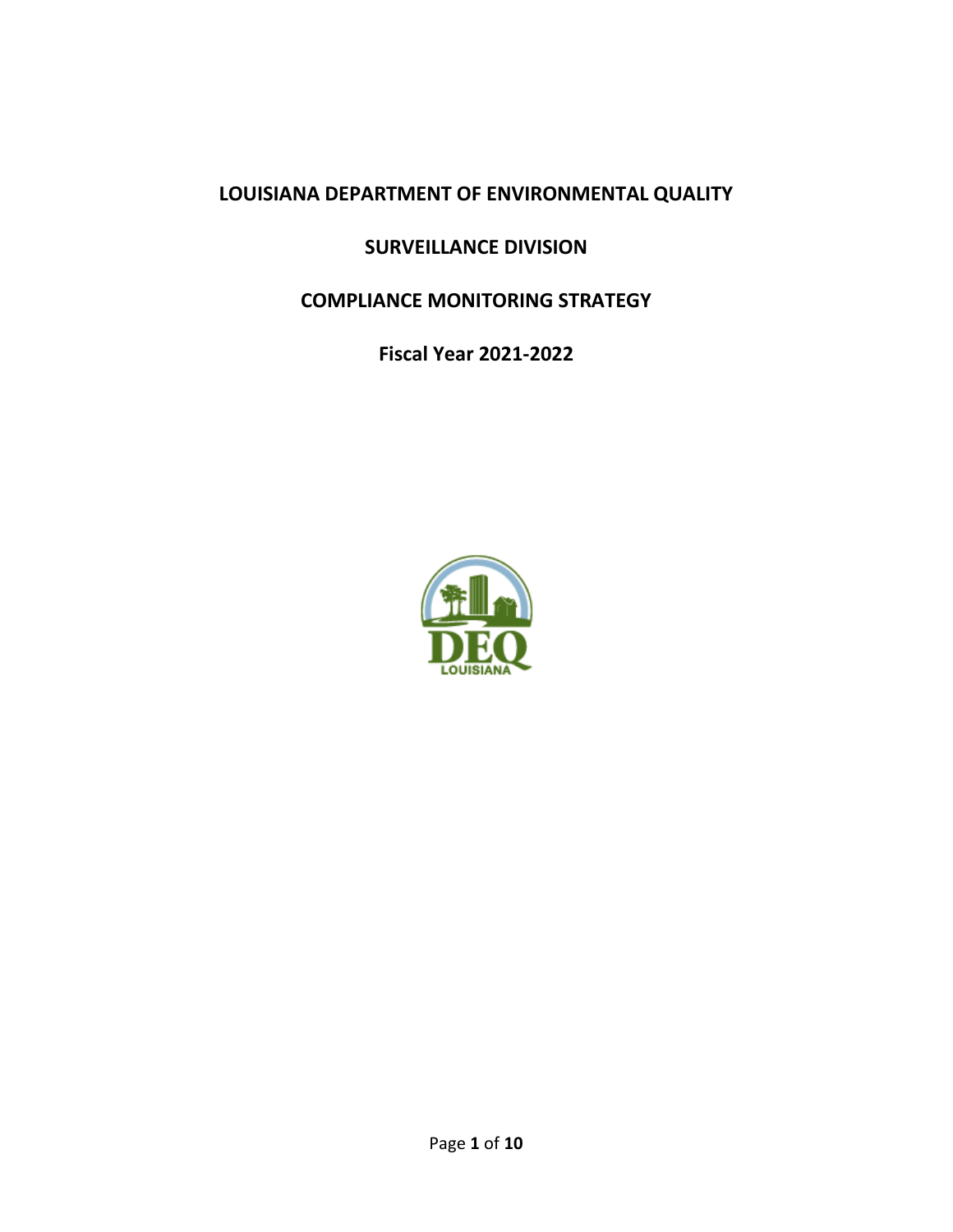<span id="page-1-0"></span>

| $\mathbf{L}$ |  |
|--------------|--|
| $\mathbf{H}$ |  |
| III          |  |
| IV           |  |
| 1.           |  |
| 2.           |  |
| 3.           |  |
| $\vee$       |  |
| VI           |  |
| VII          |  |
| VIII         |  |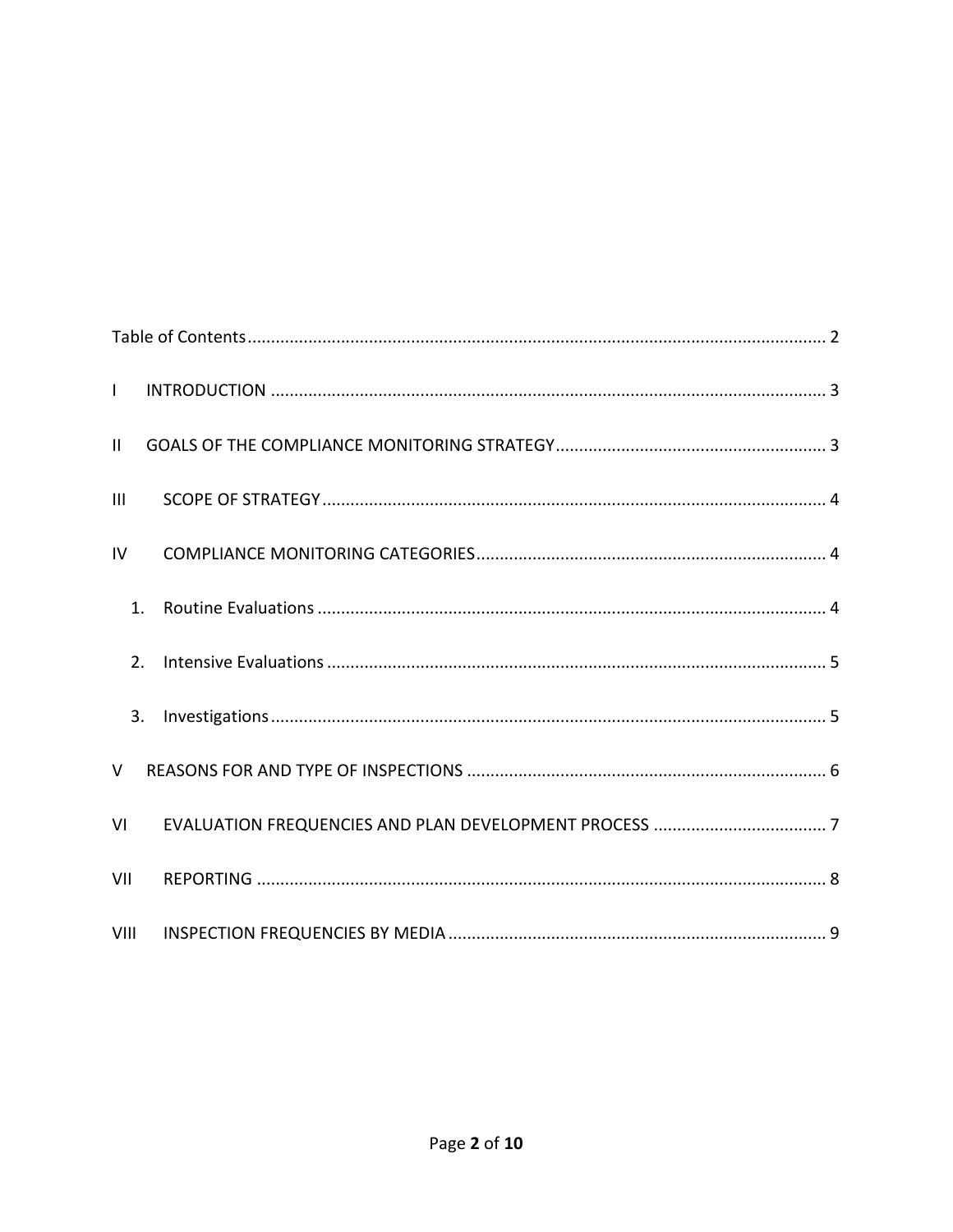#### <span id="page-2-0"></span>**I INTRODUCTION**

Act 217 of the 2003 Louisiana Legislative session required the Department of Environmental Quality to develop a compliance monitoring strategy. The Act, which amended R.S. 30:2012 (D), states:

"Monitoring inspections of facilities operating with a permit issued pursuant to this Subtitle shall be conducted to assure compliance with this Subtitle and the regulations issued pursuant thereto. The secretary shall prepare, implement, and revise, as needed, a compliance monitoring strategy designed to achieve meaningful environmental results. Inspections shall be both intensive, designed to accomplish meaningful environmental results and routine to ensure a compliance presence in the field. The compliance monitoring strategy shall explicitly recognize that a variety of compliance monitoring tools including, but not limited to, self-certifications, deviation reports, stack testing reports, discharge monitoring reports, semi-annual monitoring reports, and on-site inspections are available and should be used to evaluate compliance. The strategy must address inspection frequency and in doing so, the secretary shall consider the following:

- (a) Facility compliance history,
- (b) Location of facility,
- (c) Potential environmental impact,
- (d) Operational practices being steady state or seasonal,
- (e) Any grant or funding commitments made by the department,
- (f) Any other relevant environmental, health, or enforcement factors."

The law replaced a previous requirement of the Environmental Quality Act which required that all permitted sources had to be inspected each year. This requirement did not allow for effective planning and was not achievable with the level of resources provided to the Department. The statute allows for more effective planning of inspections through development of a monitoring strategy that recognizes that a program that utilizes in-depth inspections will yield greater results than one that simply involves conducting a high number of inspections.

# <span id="page-2-1"></span> **II GOALS OF THE COMPLIANCE MONITORING STRATEGY**

- 1. Provide consistency in developing compliance monitoring approaches, related to inspections and sampling efforts, while providing the Department with flexibility to address local pollution and compliance concerns.
- 2. Provide a framework for developing compliance monitoring approaches that focuses on achieving meaningful environmental results that promotes compliance statewide.
- 3. Provide for recognition that a wide range of tools including self-monitoring reports, field inspections, and ambient data are available for evaluating and determining compliance.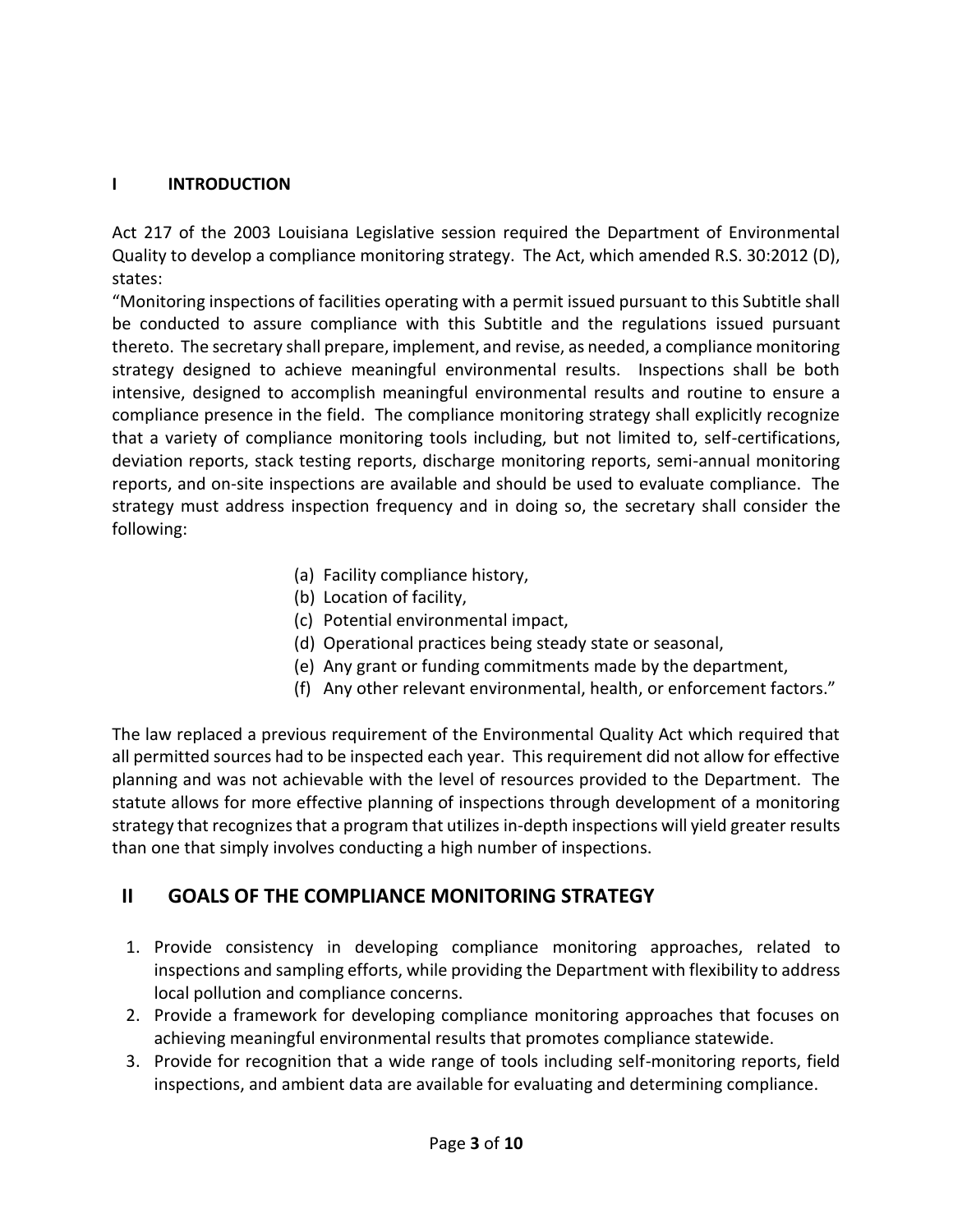- 4. Ensure an adequate inspection frequency of regulated sources and ensure a compliance presence in the field.
- 5. Meet requirements of state and federal funding commitments.
- 6. Provide flexibility in development of inspection planning allowing for an opportunity to inspect or evaluate unpermitted facilities and conduct special initiatives to address local environmental issues.

# <span id="page-3-0"></span>**III SCOPE OF STRATEGY**

The scope of this strategy is intended to address all pollutants and environmental media regulated by the Environmental Quality Act and focuses on scheduled inspections of permitted sources, ambient monitoring and special projects. For purposes of this strategy, permitted sources are those facilities or activities that are issued a permit, license, registration, certification, or other acknowledgement from the DEQ that the facility is a regulated entity. The Surveillance Division responsibilities include facility compliance inspections, water monitoring, complaint investigations, and response to environmental incidents. The intent of the strategy is to enable the Department to allocate regional resources in a manner that will provide the most meaningful environmental results.

# <span id="page-3-1"></span>**IV COMPLIANCE MONITORING CATEGORIES**

The Department uses a variety of techniques to determine compliance including the full range of facility self-monitoring reports required by regulation. Consistent with this approach, there are three categories of compliance monitoring: Routine Evaluations, Intensive Evaluations, and Investigations (may include special initiatives). The Department shall consider an inspection to encompass one or more of these categories as deemed appropriate by this strategy. Each of these categories is defined below:

<span id="page-3-2"></span>1. Routine Evaluations

 $\overline{a}$ 

A Routine Evaluation is a documented compliance assessment focusing on the regulated pollutants, regulatory requirements, or operational units at a given facility. A Routine Evaluation will normally be conducted as a Full Compliance Evaluation (FCE) in accordance with the Division's standard operating procedures for conducting inspections.

A Partial Compliance Evaluation (PCE) may be conducted as directed by supervision where appropriate. A PCE is a documented compliance evaluation focusing on a subset of regulated pollutants, regulatory requirements, or units at a given facility. It will be more comprehensive than a cursory review of individual reports. The PCE may be conducted solely for the purpose of evaluating a specific aspect of a facility, or combined over the course of a year or more to satisfy the requirements of a FCE<sup>1</sup>.

 $1$  The EPA air quality compliance monitoring strategy of April 2001 allows for multi-year inspections at facilities designated as mega sites and is reported and evaluated through the Performance Partnership grant.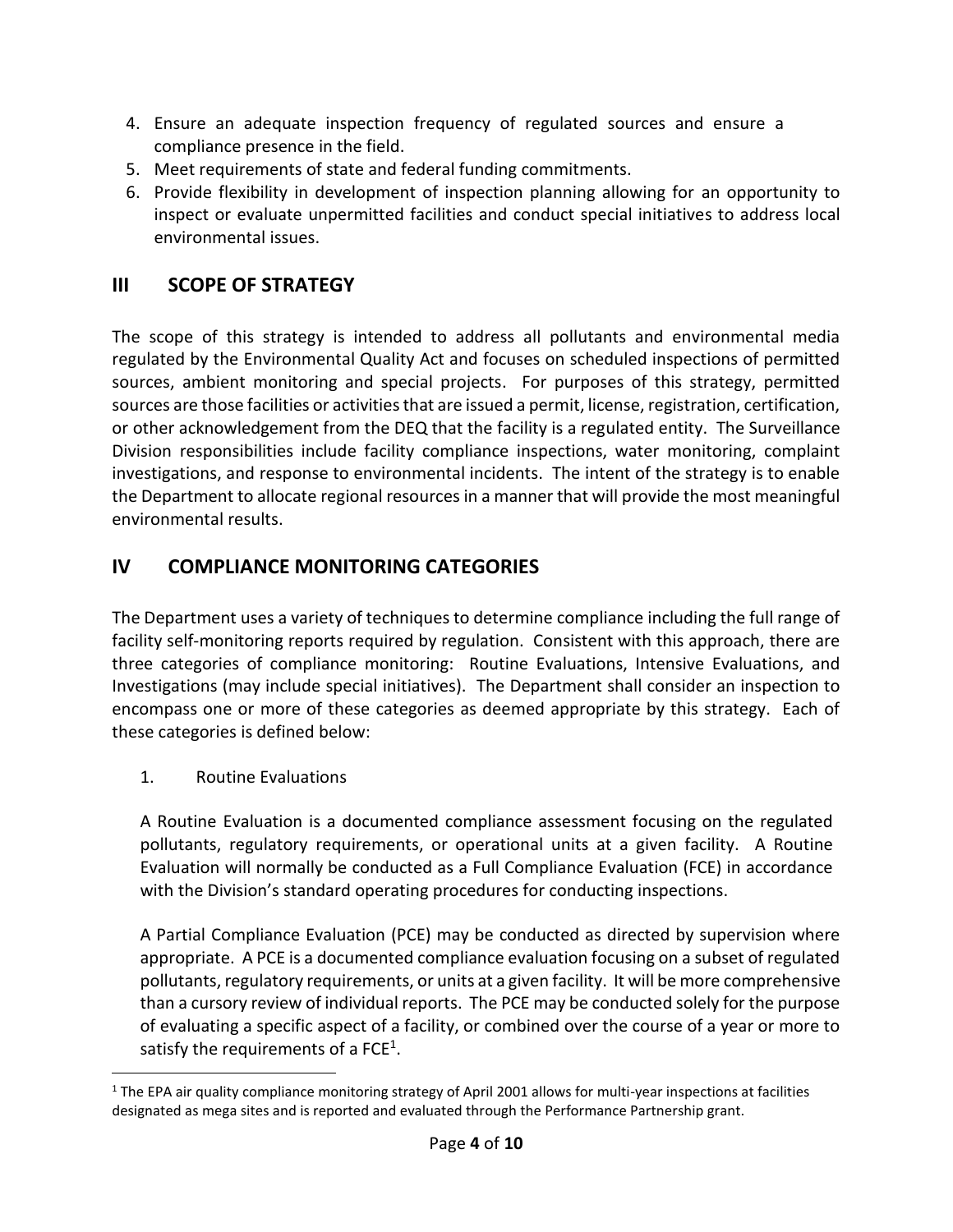By including PCE type inspections in overall compliance planning, more time can be made available to meet inspection frequency and planning requirements. It also allows flexibility for conducting FCEs (including multi-media type evaluations), incident response activities, "for cause" inspections, and enforcement case development type inspections.

#### <span id="page-4-0"></span>2. Intensive Evaluations

An Intensive Evaluation is intended to provide a more detailed review of a facility's regulatory requirements. It will usually include a FCE as detailed in the Surveillance Division SOP for conducting inspections. An Intensive Evaluation relates to the relative amount of time spent determining the compliance status of a permitted facility and may be conducted over a period of days or weeks. It can address all regulated pollutants at all regulated emission units. Furthermore, it can address the current compliance status of each operational unit, as well as the facility's continuing ability to maintain compliance at each operational unit. Intensive inspections will normally involve more than one inspector. It may require days or weeks to complete and usually involves using a team approach with a team leader responsible for preparing a final report. An Intensive Evaluation would typically include the following:

- A review of required reports, and to the extent necessary, the underlying records. This includes monitoring data reported to the regulatory agency (e.g., CEM and continuous parameter monitoring reports, discharge monitoring reports, incident reports). It also includes a review of relevant certifications, additional monitoring reports, and any other reports, logs, or records required by regulation or permit.
- An assessment of treatment units and process operating conditions as appropriate. This assessment may be conducted prior to an on-site visit depending upon factors such as the availability of monitoring data, relevant certifications, and incident reports.
- A visible observation of permitted releases, including sampling, as needed.
- An assessment of process parameters, as applicable.
- An assessment of control equipment performance parameters (e.g., water flow rates, pressure drop, temperature, and electrostatic precipitator power levels).
- As in the case of Title V air sources, a stack test may be required where there is no other means for determining compliance with the emission limits, or whenever the Department has reason to believe a violation may be present. In determining whether a stack test is necessary, the Department will consider factors such as: size of emission unit; time elapsed since last stack test; results of that test and margin of compliance; condition of control equipment; and availability and results of associated monitoring data

An Intensive Evaluation would be completed for certain sources where a history of repeated problems has occurred.

<span id="page-4-1"></span>3. Investigations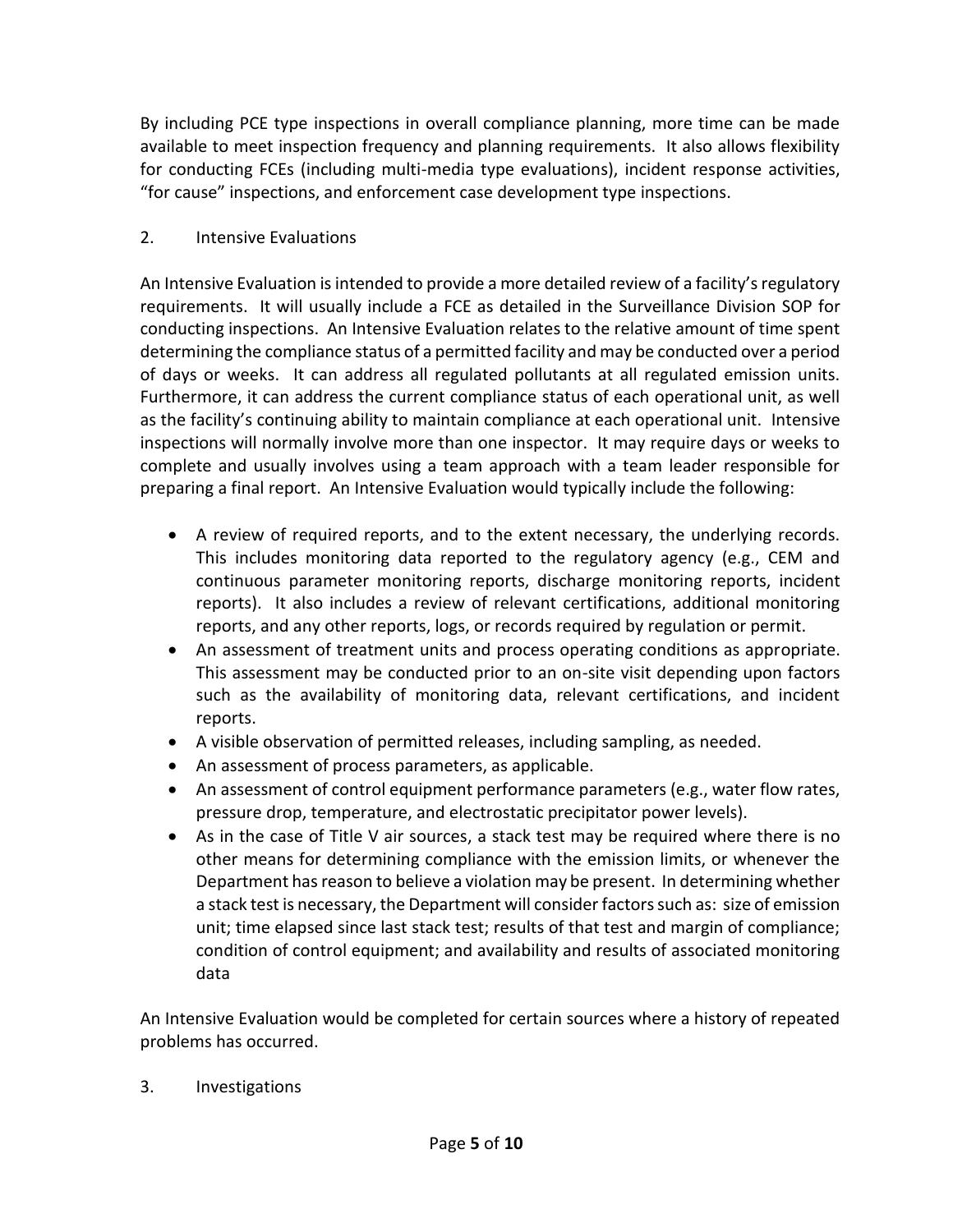An Investigation can be distinguished from the other two categories of inspections in that it is usually limited to a portion of a facility, will likely be more resource intensive, and involves an in-depth assessment of a particular issue. It can be based upon questions raised during routine or intensive evaluations. Other reasons for an Investigation may be based on information obtained outside the Department's normal data tracking processes. An example of this could occur through staff observations of a company's financial report suggesting that a given facility has expanded its production with no mention of receiving the necessary environmental permits. An investigation also may be initiated through information received by citizen complaints, required upset/release notifications, or through other sources of information suggesting that this type of source evaluation is needed. An investigation may require involved and detailed review of issues not normally reviewed by inspectors on a regular basis. Examples would include review of a company's financial records for economic benefit analysis, or a company's specific laboratory data handling processes for standard methods compliance, or perhaps a review of records related to how a permit application was completed to determine if the lowest achievable emission rate (LAER) was properly submitted and then applied.

### <span id="page-5-0"></span>**V REASONS FOR AND TYPE OF INSPECTIONS**

On-site inspections are conducted for the general purpose of determining a facility's compliance with regulations associated with State environmental law. This strategy defines four specific reasons for conducting compliance inspections. Although scheduled inspections are the focus of this strategy, other types of inspections will be made in considerable numbers throughout the year for the reasons noted below.

- 1. Scheduled. Scheduled inspections are conducted at facilities that are members of a class or segment of the regulated universe and are scheduled using Department guidelines. The Department has no indication that the facility is in violation in advance of a scheduled inspection; the inspections are conducted to determine compliance with regulatory and statutory requirements. Scheduled inspections may be either routine or intensive.
- 2. For Cause. If a facility is selected to be inspected "for cause" some reason is present to suspect that a violation or exigent circumstance exists or existed based on a tip, complaint, release event, source self-monitoring report, ambient monitoring, other information, or a referral from another agency. An emergency may also call for a "for cause" inspection if the situation may cause harm in the absence of immediate remedial action.
- 3. Case development support. Sometimes evidence in addition to that collected on an initial inspection is needed for continued case development and/or to support pending enforcement actions. On such inspections, inspectors collect information in accord with the requirements specified by the case development or litigation team.
- 4. Follow up. Follow-up inspections are performed to determine whether a facility has returned to compliance with the requirements of enforcement directives, including Departmental orders, judgments, agreements, or consent decrees. Follow-up inspections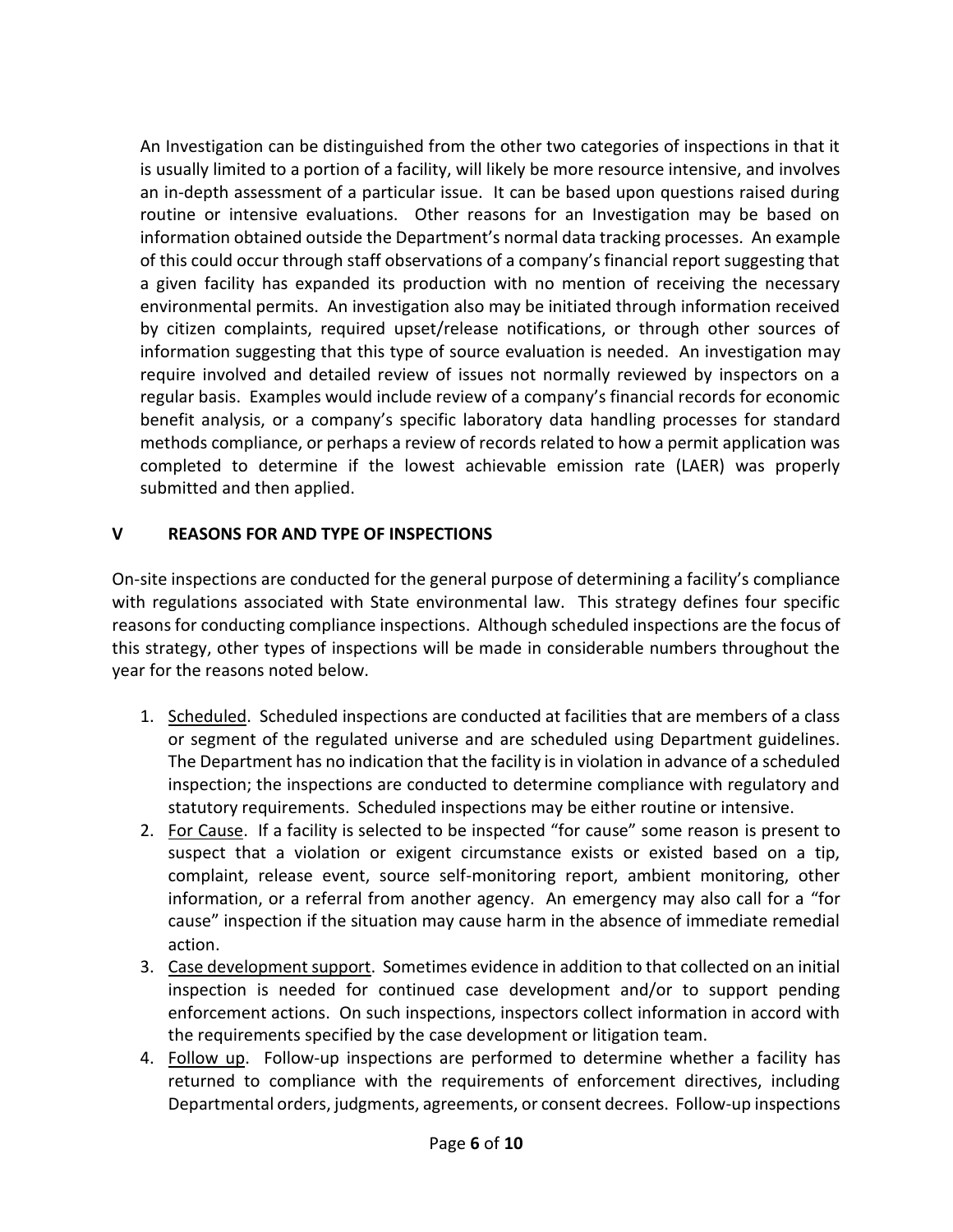are also performed based on program-specific standards. Such inspections help ensure that, if the facility is still found to be out of compliance, LDEQ may consider a stronger enforcement action.

### <span id="page-6-0"></span>**VI EVALUATION FREQUENCIES AND PLAN DEVELOPMENT PROCESS**

In June of each year, Surveillance Division Regional Managers or their designee develop a list<sup>2</sup> of facilities to be inspected during the fiscal year. The Regional Managers use the guidance/requirements that are outlined in this strategy for development of an inspection list of facilities. The lists of facilities to be inspected are maintained by the regional managers in each regional office. The lists encompass those scheduled inspections that will be conducted during the year, including inspections that are performed to satisfy the requirements of the annual budget operational plan and grant requirements. The Administrator and ES Senior staff may recommend facilities to be inspected and assist the regions with inspection targeting, as needed. The annual inspections list cannot logically include unscheduled inspections that may result from incidents or from specific requests from other LDEQ divisions. Inspection planning must allow sufficient manpower resources to remain available for special purpose inspections, assessments, sampling events, special initiatives, dealing with investigations, complaints or emergencies, which cannot be reliably predicted. Experience and existing historical data will be considered when preparing and reviewing the annual level of effort for field inspectors. Managers may make adjustments during the year to the regional inspection planning list by substituting scheduled facility inspections for those inspected during the year that become necessary "for cause". Additional flexibility in the inspection planning can be applied by increasing the number of PCEs in lieu of FCEs in cases where an unexpected number of incident or special purpose investigations are required. Supervisors, with assistance from ES Staff, assign and oversee these inspections, whether within a region or among several regions.

In considering inspection frequency and planning, the following items shall be considered:

Facility compliance history – any facility that demonstrates non-compliance during a previous inspection may receive more frequent compliance evaluations and be considered an elevated priority for inspection. Also included in this factor are previously issued enforcement actions that have demonstrated serious non-compliance.

Location of facility – any facility that is located in sensitive environmental areas or in areas of sensitive human populations may receive an elevated priority for inspection. A facility may be selected for inspection if it releases a pollutant that is known to exacerbate environmental conditions within the region in which it is located. For example, construction-related storm water activities (that may contain effluents high in solids) be inspected in watersheds where ambient waters are impaired for turbidity. Also, facilities emitting or with the potential to emit, volatile organic compounds (which influence surface ozone production) may be inspected in parishes that are in non-attainment for ozone. In addition to environmental considerations, facilities may be inspected for their potential to

 $\overline{a}$ 

 $2$  To be kept confidential in accordance with Secretary Directive of 10/24/03 under La R.S. 30:2030 (A) (1) (a).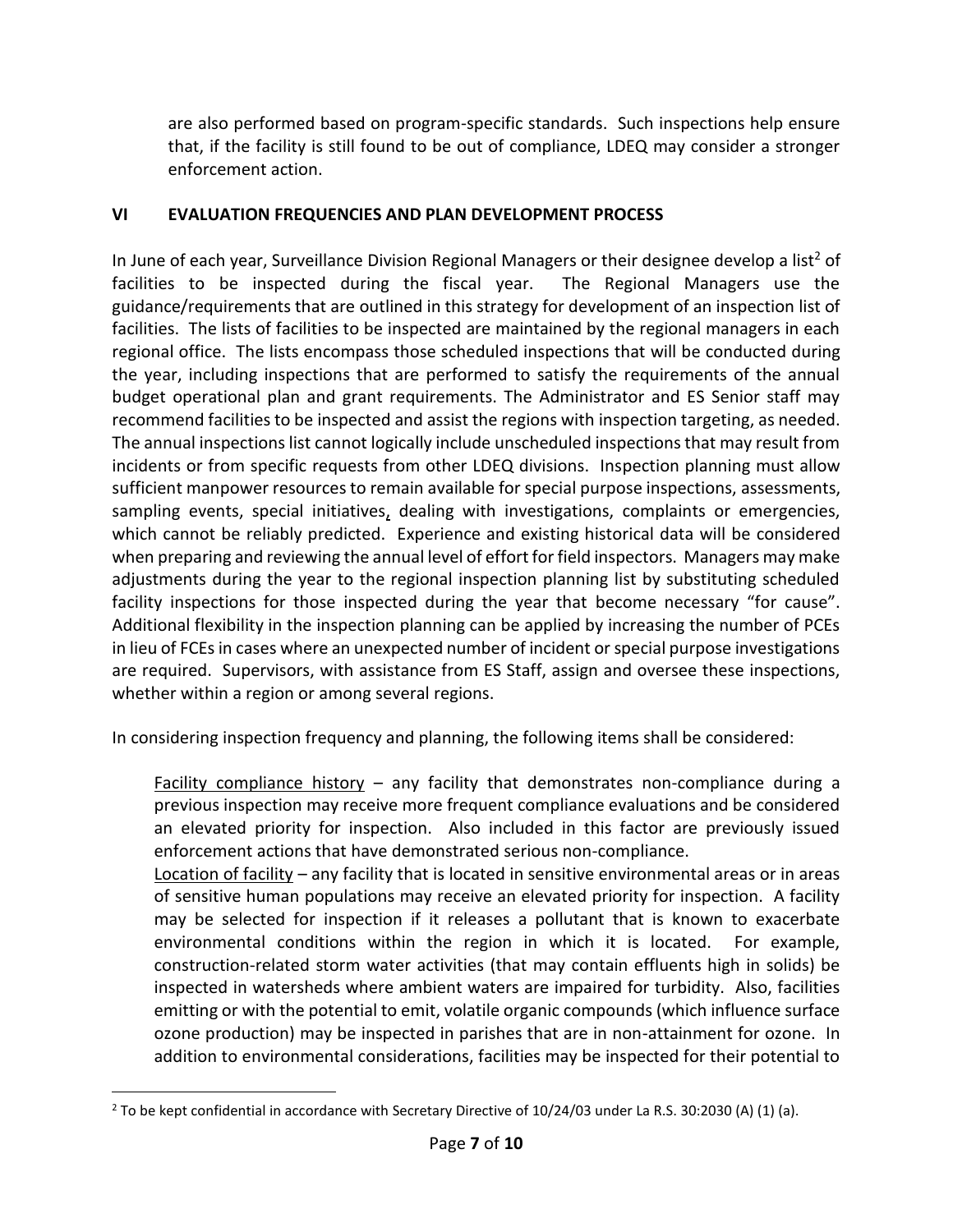affect local human populations that may be sensitive to certain discharges, emissions, or activities.

Potential environmental impact – any facility that poses a greater environmental risk based on the pollutants present or handled at the facility may receive an elevated priority for inspection. The annual strategy may consider facilities that have the greatest potential for environmental impact, such as those that handle particularly toxic substances and/or effect sensitive habitats.

Operational practices being steady state or seasonal – when planning for evaluations, facilities that are seasonal in operation will be inspected during the times of facility operation to maximize inspection observation effectiveness. This factor renders a seasonal component to the strategy. Some facilities function during specific times of the year (sugar mills, seafood rendering plants, cotton gins) and will require inspections during those times for the inspection to be most meaningful.

Grant or funding commitments made by the department – federal agencies with which the LDEQ has agreement may require specific inspection frequencies for certain facilities. The LDEQ budget operational plan contains information on these inspection frequency requirements for a particular inspection year. Priority must be given to agreements the LDEQ has made with federal agencies to conduct specific inspections and sampling efforts. These will include water inspections and routine ambient water quality sampling that are required to maintain assumption of the NPDES program, inspections of major air facilities related to Title V permits and activities that monitor facility compliance with hazardous waste regulations to maintain delegation of the RCRA program.

Any other relevant environmental, health, or enforcement factors – Initiatives may be developed to address specific issues of which the LDEQ becomes aware. Examples include assisting in locating discharges of toxic substances to POTWs that have rendered the treatment works ineffective and non-compliant; specific pollutant reduction activities, such as mercury emissions and discharges; documenting impairments to the ambient environmental condition; and industry sectors that have demonstrated through a small sampling of inspection activities, that the sector as a whole lacks basic understanding of their regulatory responsibility.

# <span id="page-7-0"></span>**VII REPORTING**

All facility inspections are documented on the Field Interview Form (FIF). Final report preparation will usually include additional documentation as provided in the standard operating procedure *Compliance Inspections Conducted by OEC/Surveillance Personnel*. In addition to the development of written reports, the DEQ database, ARM, will be updated in accordance with the standard operating procedure *Inspection Data Entry into ARM*. Federal databases (ICIS-water, ICIS-Air, RCRAInfo) will be updated in accordance with current agreements with the EPA.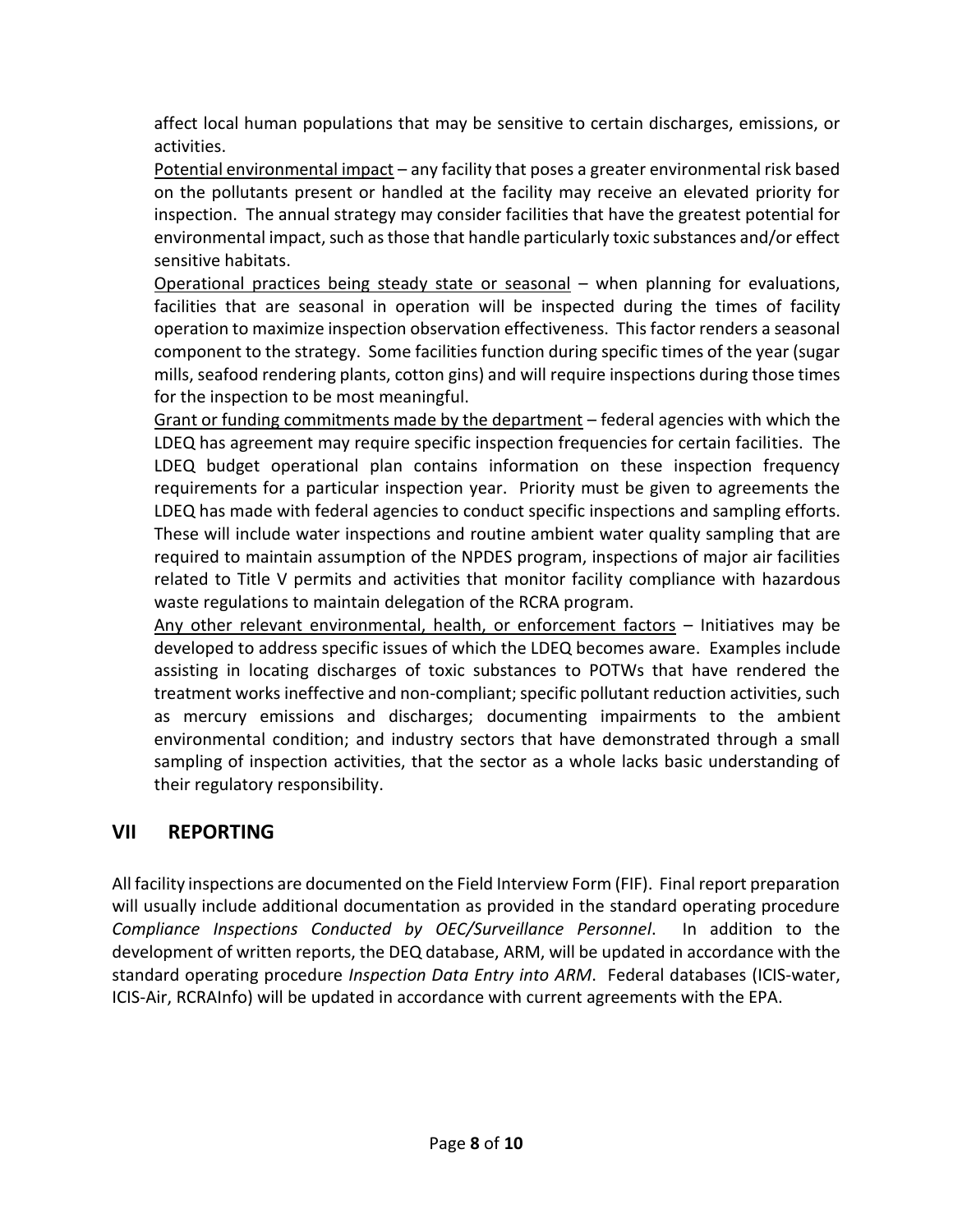#### <span id="page-8-0"></span>**VIII INSPECTION FREQUENCIES BY MEDIA**

The following criteria describe those facility categories that have inspection frequencies based on state and/or federal requirements and agreements. The frequency of other inspections will be subject to the compliance monitoring criteria outlined in section VI of this document.

**Air:** Twenty-five percent (25%) of Title V permitted sources will be inspected annually. Asbestos top priority projects are inspected in response to notifications received and are given priority since these are for asbestos removal in schools, hospitals and other locations with high potential for public exposure. Furthermore, it is LDEQ's goal to inspect schools for compliance with AHERA requirements to ensure that asbestos containing materials are identified, managed and removed properly. The number of inspections conducted by Region and for the entire state is to be reported annually. Twenty-five percent (25%) of Synthetic minor sources (those that emit or have the potential to emit at or above 80% of the Title V major source threshold) will be inspected annually. Fifty-percent (50%) of Minor Source Permit sources will be inspected annually. Targeted Minor Source General Permit sources will be inspected annually at a rate of 1.5 as many facilities as Title V permitted sources to be inspected the same year.

**Water:** Thirty percent (30%) of permitted water facilities identified as major sources; twentypercent (20%) of permitted water facilities identified as significant minor sources will be inspected; and 9% of permitted water facilities with Class II General Sanitary Permits [discharge rate of 5,000 to 25,000 gal per day] will be inspected. Major water sources inspection frequency will be determined by an annual review of their compliance history. Major sources in compliance on their previous two inspections will be inspected a minimum of once per four years. Major sources in compliance on their most recent inspection (but not on the prior inspection) will be inspected a minimum of once per three years. Major sources not in compliance on their most recent inspection will be inspected every two years until they come into compliance. Significant water minors, for the purposes of this CMS, are defined as permitted CAFOs, MS4s, those minor facilities with individual permits [discharge rate of 100,000 to 999,999 gal per day for sanitary discharges], those facilities with Class IV General Sanitary Permits [discharge rate of 50,000 to 100,000 gal per day] and those facilities with Class III General Sanitary Permits [discharge rate of 25,000 to 50,000 gal per day]. These inspections will determine compliance with all permit requirements, including those associated with storm water and spill prevention and control. Additional resources will be applied, as available, to conducting watershed investigations per the *Watershed Based Investigation Quality Assurance Project Plan (QAPP 3009)* within each region*.*

**RCRA:** Fifty percent (50%) of Operating Hazardous Waste Treatment, Storage, and Disposal facilities (TSDs) and 10% of Large Quantity Generator will be inspected annually. Each region will conduct inspections of Small Quantity Generators and Very Small Quantity Generators as an alternative plan to the reduction in the number of Large Quantity Generators as approved by EPA Region 6. Other hazardous waste regulated facilities, which includes, but is not limited to, used oil and universal waste facilities may be inspected as time and resources allow. Certification of "No Hazardous Waste Activity" inspections will be included in this effort.

**Solid Waste:** Fifty-percent (50%) of the permitted solid waste facilities, which include commercial solid waste municipal, industrial and construction and demolition debris landfills, will be inspected annually.